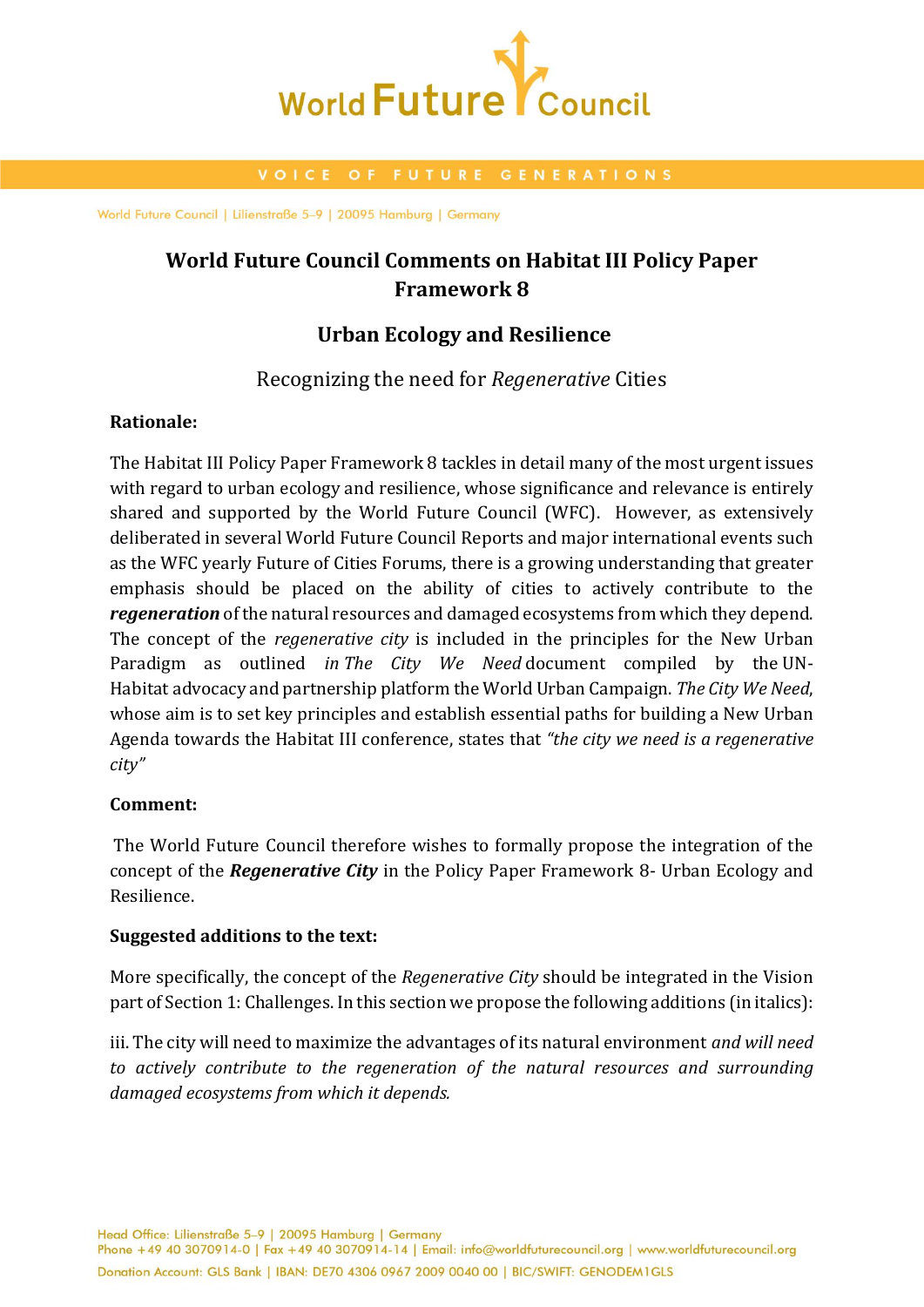

Alternatively the concept could also be included as a separate additional point as follows:

*ix. The future city will be a regenerative city able to regenerate much of the resources it consumes by shifting its consumption patterns from linear to circular and by actively improving the degraded conditions of its supporting ecosystems.* 

The concept of the *Regenerative City* should also be included in the Priorities section, more specifically:

In section 2.b.2, the following point could be added:

*x. Policy needs to promote a regenerative type of urban development that supports the regeneration of the resources consumed by the city and favours the development of a circular economy* 

In section 2.b.3, the following point could be added:

*xi. Promote education and capacity building on how to transform cities from linear systems that only consume and discard resources to regenerative, circular systems that are able to mimic nature's circular metabolism and operate in a closed-loop system converting waste outputs into valuable inputs*

In section 2.b.4, the following point could be added:

*xii. Planning should prioritize the regeneration and refurbishment of existing urban sites rather than the expansion and sprawling of cities into virgin land.* 

*xiii. Planning should follow a set of minimum green areas requirement to safeguard the resilience and the ecosystem integrity of the city.* 

In section 2.b.7, the following point could be added:

*vii. Promote the regeneration of urban and peri-urban ecosystems*

### **Further background:**

The *Regenerative City* can be defined as a city that regenerates the resources it consumes by maintaining an environmentally enhancing, restorative relationship with the

Head Office: Lilienstraße 5-9 | 20095 Hamburg | Germany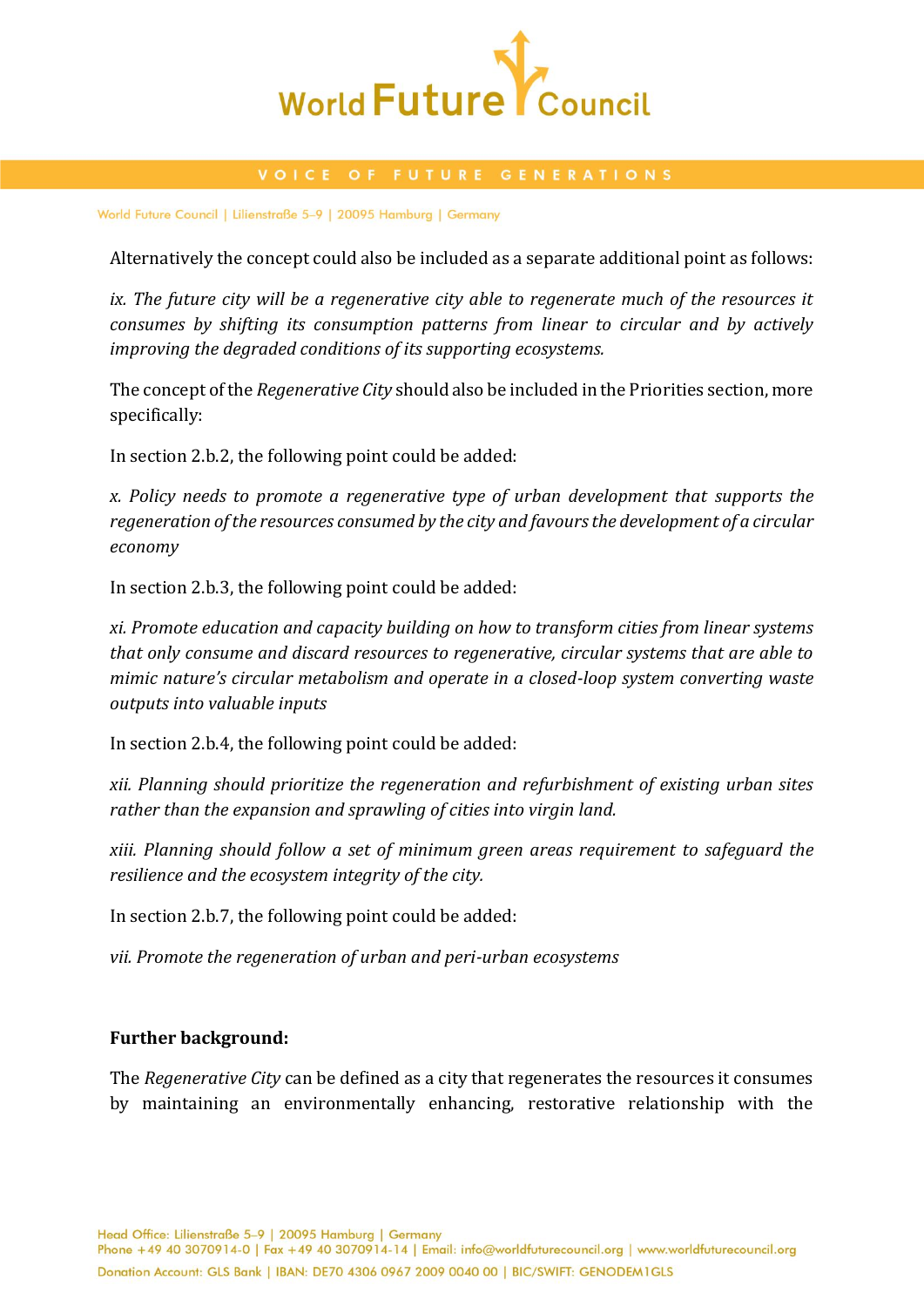

ecosystems from which it draws resources for its sustenance. Considering the unprecedented scale at which cities consume and discard resources and how many cities have already damaged much of their sustaining ecosystems, it is clear that sustaining the current status is not sufficient. A further step is needed. This means moving beyond a restrictive definition of sustainability and embrace a broader model of urban development that puts the emphasis on the need for cities not to only to sustain but to regenerate the natural resources they consume and actively improve the degraded conditions of their supporting ecosystems. This will require a switch in [paradigm](https://en.wikipedia.org/wiki/Paradigm) away from the old linear metabolism – which allows cities to operate within an isolated segment of the resource cycle – to a new circular metabolism. Regenerative urban development seeks to mimic the circular metabolic systems found in nature where all waste becomes organic nutrients for new growth. In regenerative cities priority is given to closing the urban resource cycle which means finding value in outputs that are conventionally regarded as waste and using them as resource inputs in local and regional production systems.

For further details and references to the concept of Regenerative Cities, see list below:

 UN-Habitat (2013). The City We Need. Nairobi: United Nations Human Settlements Programme.

[http://unhabitat.org/the-future-we-want-the-city-we-need/#](http://unhabitat.org/the-future-we-want-the-city-we-need/)

Regenerative City

[https://en.wikipedia.org/wiki/Regenerative\\_city](https://en.wikipedia.org/wiki/Regenerative_city)

 H. Girardet, S. Schurig, A. Leidreiter and F. Woo, "Towards the Regenerative City," World Future Council , Hamburg, 2013.

[http://www.worldfuturecouncil.org/fileadmin/user\\_upload/PDF/Towards\\_Re](http://www.worldfuturecouncil.org/fileadmin/user_upload/PDF/Towards_Regenerative_Cities_web_01.pdf) generative Cities web 01.pdf

 F. Woo, J. Wortmann, S. Schurig and A. Leidreiter, "Regenerative Urban Development: A Roadmap to the City We Need," World Future Council, Hamburg, 2014.